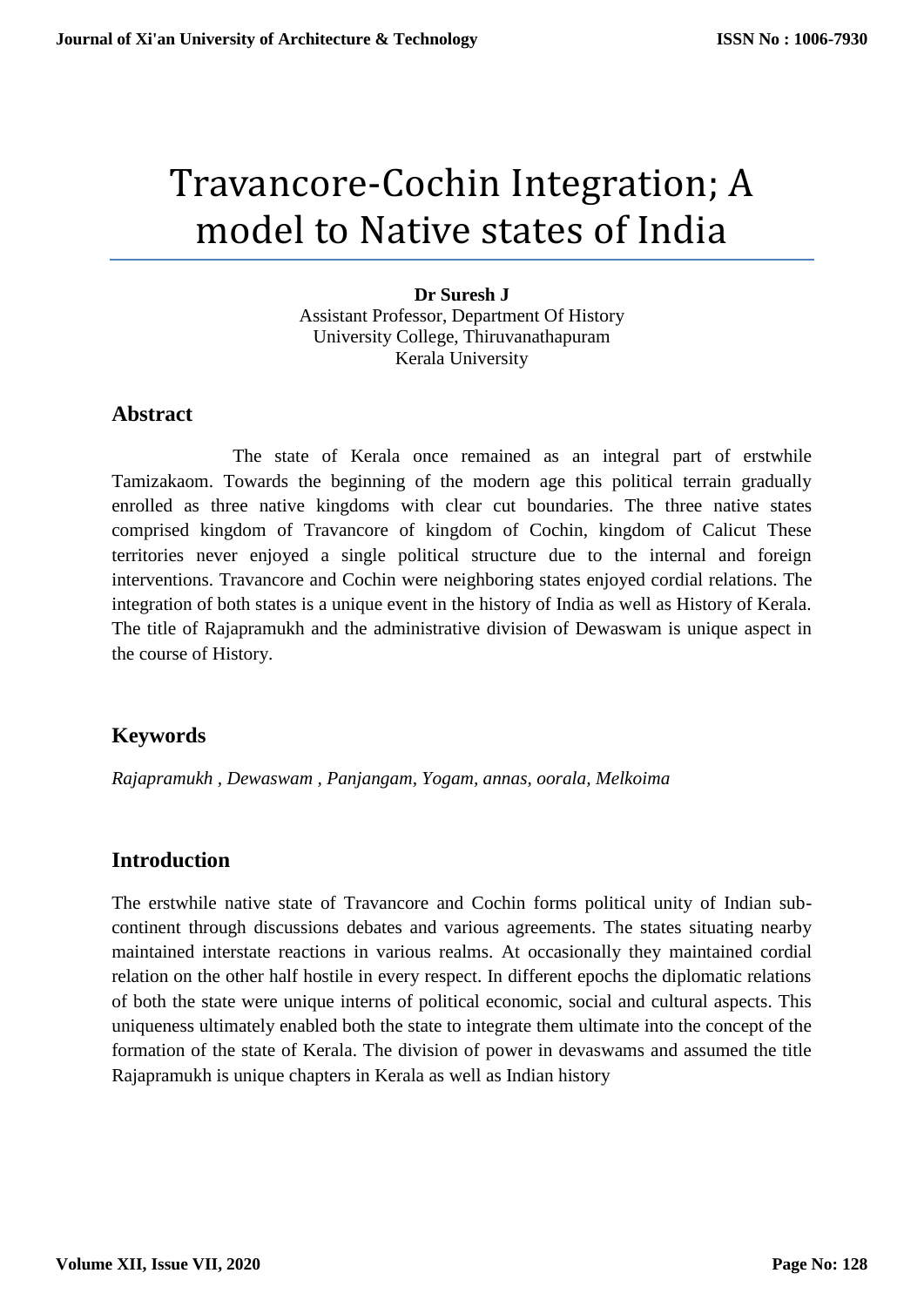#### **Scope and relevance of Study**

 Travancore and Cochin the native states of southern kerala. They maintained good relations with each other at the same time they settled the disputes relating to water, land and Boarder. The temple disputes and the formation of Devaswams and division of power is difficult one. But the diplomatic way they solved the problems and unified in to Travancore Cochin is the model of other Indian native states.

#### **Analysis of sources and Literature**

The study is based on primary sources. The chief sources of the paper are the covenant of the integration files. The letters of British government royal proclamations, Dewan communications, devaswam files were consulted for the study. The secondary sources of publish books is useful for the study

#### **Limitations of the study**

 A lot of secondry sources available for the reconstruction of Kerala History.But the secondry works mainly concentrated the general aspects of integration .It is partly mentioned the powers and functions of Rajapramukh and devaswam departments . The study concentrated the title of Rajapramukh and the division of power intemples is mentioned.

#### **Rajapramuh –Title of Sri Chithira Tirunal**

 Sri Chithira Thirunal assumed the king of Travancore in 1924, after the queenship of Sethu Lekshmi Bai . he is benevolent ,farsighted king of Travancore . He modernizes Travancore by lot of welfare activities and engineering works. He ruled the native state up to 1949. His policies and welfare measures were admired by British also. The famous temple Entry Proclamation in 1936 is the unique event in the History. He assumed the title Rajapramukh in 1949.

 On assuming the position of Rajpramukh of the united states of Travancore and Cochin, he solemn assurance to the government of India that to the best of his ability, he should preserve, protect and defend the Constitutions of India and that of the united states of Travancore and Cochin and devote himself to the services of the people of India. This letter was to be read by the chief justice in the presence of the Maharajah at that time of the inauguration of the new union.

 The second problem was the Maharajah's proposal that the he should be Rajpramukh for life. The Maharajahs of Gwalior, Patiala and Jaipur had already been made Rajpramukhs for life and it was impossible to resist a similar demand on the part of the Maharajah of Travancore. From the point of the view of both revenue and population, Travancore occupied a more important position than Cochin. But the Maharajah also proposed that there should be on Uprajpramukh and that in the case of his temporary absence, the chief justice of the united state of Travancore and Cochin should officiate for him. This proposal was certainly unfair to the Maharajah of Cochin, who was entitled to be the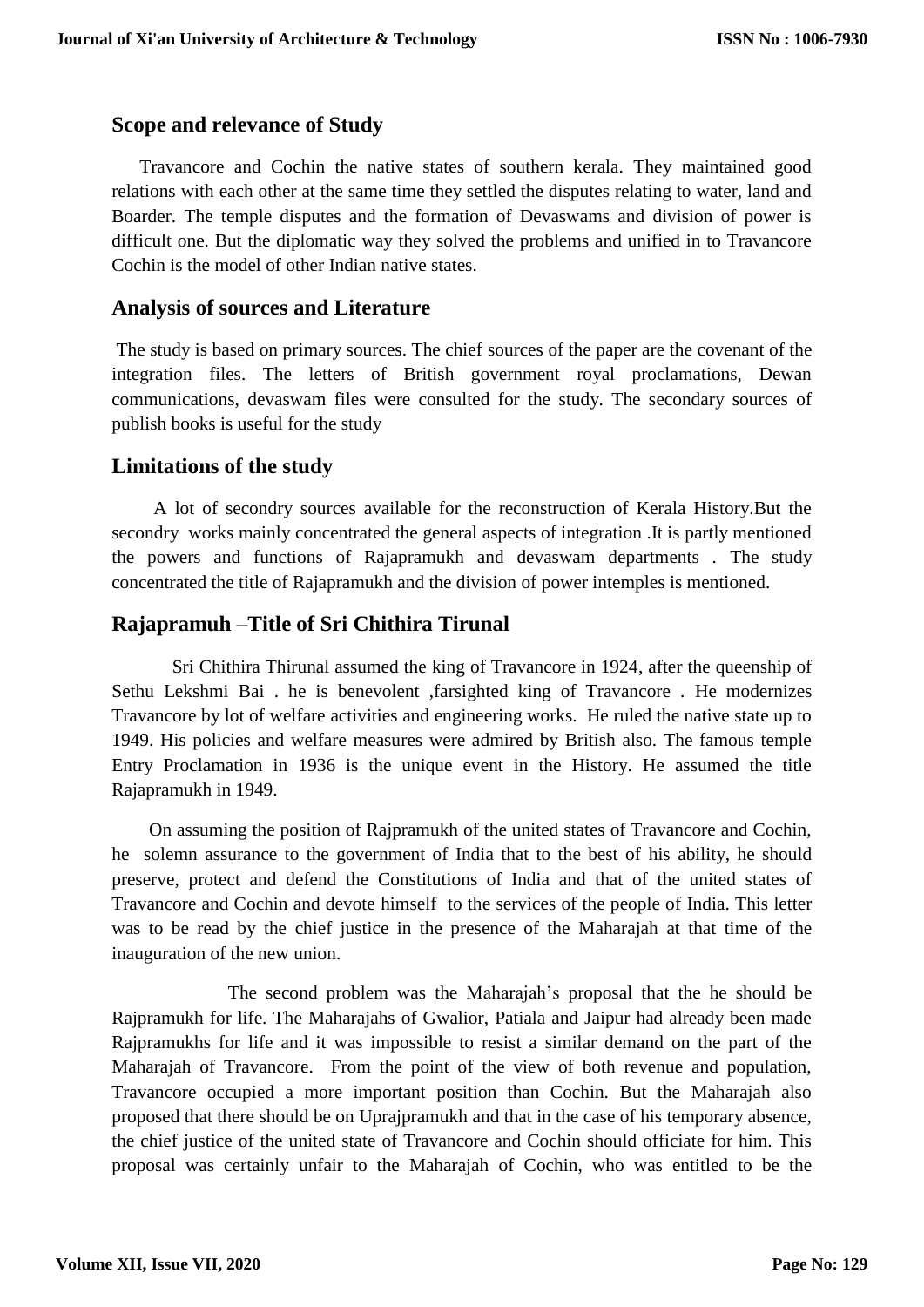Uprajpramukh and to officiate as Rajpramukh according to predilections created in other unions. At the same time, there was no doubt that, in view of his age, his religious predilections and other considerations, it would be highly inconvenient for the Maharajah of Cochin to stay for any length of time in Trivandrum, which was obviously to be the capital of the new union. The Maharajah of Travancore made it a condition that if he found his new position irksome in any way, he should be allowed to resign. I agreed to this.

### **Argument of Cochin**

 As regards the Maharajah's request that he should be styled Perumal and not Rajpramukh He told him that this could not be under the new constitution of India, all heads of provinces would be called governors and heads of unions Rajpramukhs. Any innovation such as the one he suggested would introduce complications.

 He felt that the next thing to do was to bring about a meeting of the two Maharajahs, as this would not only eliminate any feeling that they had not been fully consulted, but would also have a good effect on the people of the two states. The relations between the two rulers had been anything but cordial. For many decades the rulers of these two neighboring states had not been on visiting terms. As the Maharajah of Cochin was very much older than the Maharajah of Travancore, he suggested to the letter that to first should pay a visit to Cochin and that the Maharajah of Cochin could later pay a return visit. Probably because his state was the bigger of the two in area, revenue and status, the Maharajah of Travancore was not reluctant to accept my suggestion; nor did he press him to do so.

 He accompanied by the premiers of both state flew to Ernakulam to see the Maharajah of Cochin. He told him that I was anxious that he and the Maharajah of Travancore should meet, for that would make a good beginning. He readily accepted my suggestion that he should go over to Trivandrum for the purpose, whereupon o formal invitation was issued by the Maharajah of Travancore, who also sent his private plane and made all arrangements for the reception of his distinguished neighbor. It was the Cochin Maharajah's first aeroplane trip and he thoroughly enjoyed it. The Maharajah of Travancore received him with due pomp and ceremony and escorted him to the place which had been specially arranged for him. The local papers were full of the meeting. It did strike the popular imagination.

#### **Travancore and Cochin Join Meeting**

 He had separate and joint discussions with the Maharajahs. The Maharajah of Cochin, who apprised of all that took place at talks with the Maharajah of Travancore, readily agreed to the proposal that the letter should be Rajpramukh for life, but raised the question of the position of the Cochin ruler in the future. He told him that future appointments of rajpramukhs would be left to the governor-general and there was no reason to believe that the interests of Cochin would be overlooked.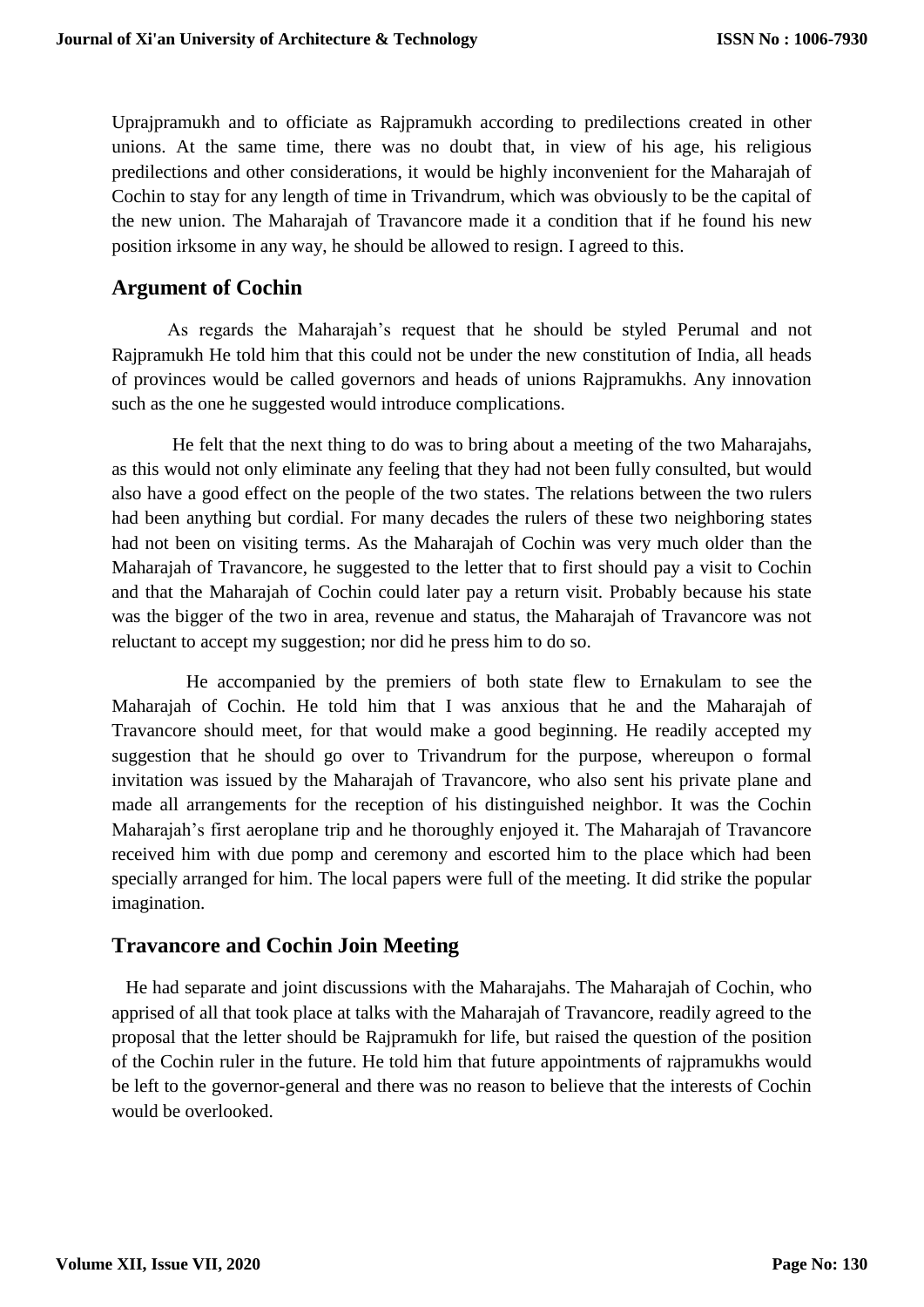#### **Typical demand of Cochin King**

 The Cochin Maharajah made practically no demands at all. A typical request of his was that free copies should continue to be supplied to him of the Panjangam, of almanac and was published by the Cochin government annually and was priced at a few annas !he was prepared to efface himself completely in order that his people might enjoy a larger life. This spirit of full and ready co-operation was commended by the Governor-General in his message at the inauguration of the new union, when he expressed his 'deep gratitude and appreciation of the prompt and generous manner in which the people and the ruler of Cochin stare have helped to achieve this union and integration involving a degree of self-effacement.'

## **Dewaswom -Travancore and Cochin**

 A problem peculiar to Travancore-Cochin related to the properties attached to temples, called Devaswoms. It is necessary to give some explanation of the history of the Devaswoms in each of these states.

#### **Sri Padmanabha Swamy Temple**

 Travancore had been ruled by an unbroken line of Hindu kings from the earliest time and had retained throughout the centuries its essential character of a Hindu state. The most important temple in this state was always been, and still is, the sir padmanabha temple, richly endowed and possessing very extensive landed properties. These were originally managed by a Yogam(or synod) of eight hereditary trustees and the ruler, but at the beginning of the eighteenth century the Yogam was ousted and the administration of the temple together with its properties was then taken over entirely by the ruler. Thereafter the temple properties became intermixed with the properties of the state. The state continued however to contribute to the maintenance of the temple and the religious ceremonies. This state of affairs continued until the time of the integration of the two states.

#### **Devaswom Temples**

 A part from this temple, there were a large number of Devaswoms in the state founded and endowed by the people and managed by ooralars or trustees. From ancient times, the Maharajah had Melkoima rights (the right of superior authority or overlordship) over the trustees. Before 1811, the state had no direct concern in the management of these temples; in that year colonel Munro, the then British resident for Travancore and cochin, assumed the Dewanship and in exercise of the Melkoima right of the Maharajah, took over the management of the Devaswoms in Travancore. Three hundred and forty –eight major and 1,123 monorDevaswoms with all their properties were thus taken over for management even then their income was considerable. In course of time, the management of yet more was assumed.

 A good deal of agitation was excited on the ground that the government of the state ware spending less on the maintenance of the temples and on the religious ceremonies then the amount of revenue which accrued from the Devaswom properties and that they were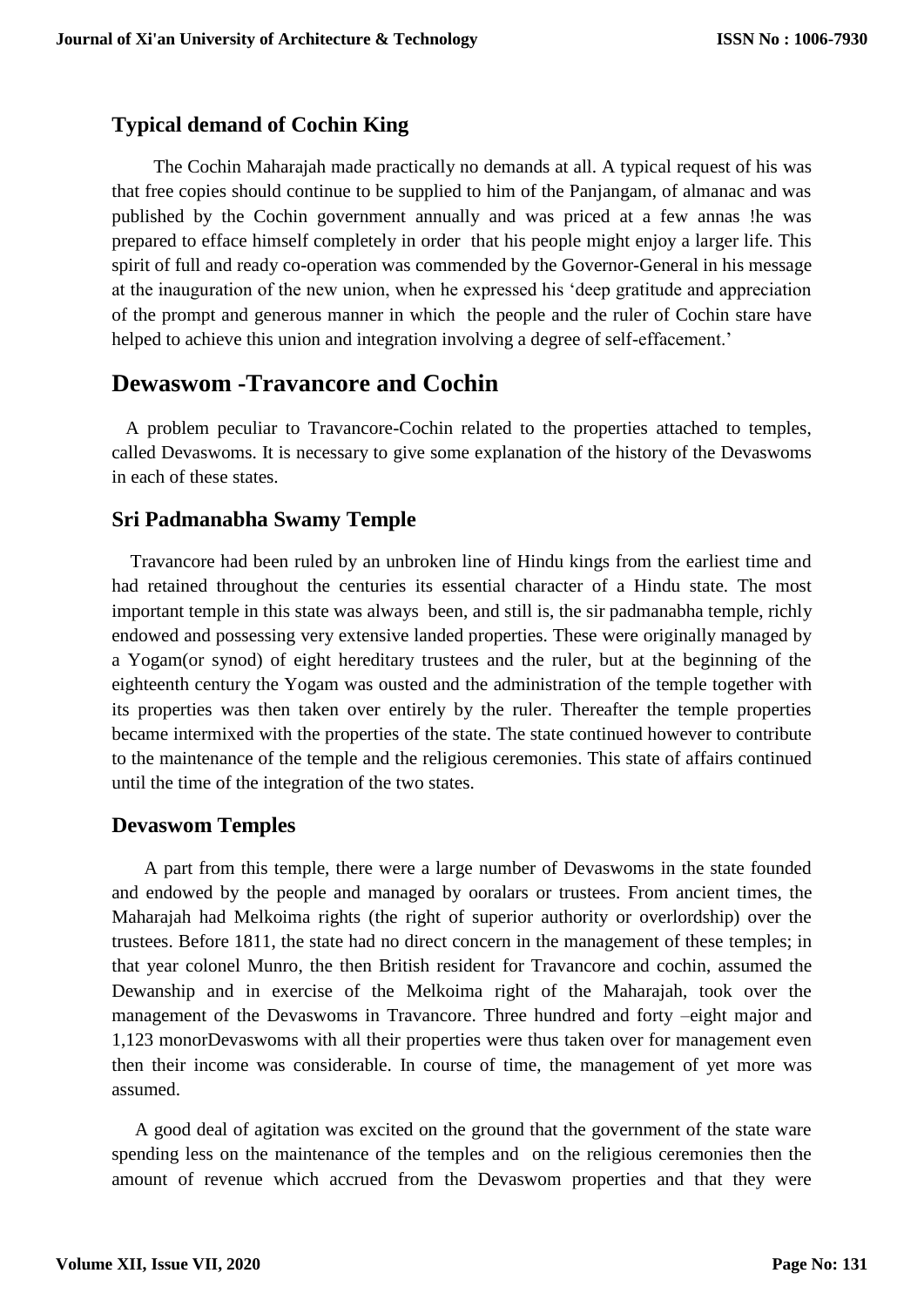appropriating the balance of the income to themselves barred in 1946, the Maharajah issued another proclamation which fixed the amount payable every year to the temple at a figure of not less than Rs25 lakh and reserved the right of making further contributions if necessary from the state revenue. Finally, in 1948, immediately before the grant of responsible government, a proclamation was issued by which a yearly sum of Rs50 lakh was fixed for the maintenance of all the temples in the state, other than the Sri Padmanabha temple which was to receive Rs1 lakh annually.

 Hindu opinion in the state was unanimous in holding not only that the continued payment of the existing allotments should be guaranteed, but also that adequate compensation should be given in respect of the properties taken over by the government and the profits derived from them. The annual contribution thus claimed ranged from Rs 1crore to Rs2crore .obviously this plea could not be accepted; at the same time it was impossible to decline the obligation of maintaining these temples, the state having taken over all their properties.

 The discussed questions with ministers, as well as the Maharajah of Travancore., eventually came to an agreement by which the annual payment of Rs51 lakh made to the temples by the Travancore government would be continued and out of this amount a sum of Rs6 lakh would be contributed annually for the maintenance of the Sri Padmanabha temple.

 The most difficult issue related to the administration of this grant. After prolonged discussion it was agreed that the administration of the Sri Padmanabha temple should be conducted under the control and supervision of the Maharajah through an executive officer to be appointed by him. It was members nominated by the Maharajah to advices him; and the Hindu members of the council of ministers. With regard to the other temples in Travancore, a body to be called the Travancore Devaswom board would be set up. This board would consist of three Hindu members, one of whom would be nominated by the Maharajah, one elected by the Hindus among the council of ministers and on by the Hindus members of the legislative assembly of the union.

#### **Temples in Cochin**

 In Cochin unlike Travancore the properties of the temples were administrate separately as a 'reserved subject' by the Maharaja; but after the grant of responsible government, he appointed the primer of the state to act in his personal capacity as the chief executive authority for Devaswoms. The Poornathrayeesa temple at Thrippunithura is the temple of the ruling family and the Maharajah asked for the control of the rituals and ceremonies in this temple, as well as for those in the Pazhayannur temple. He agreed to this request. It was decided to set up a Devaswom Board in Cochin on the some lines as in Travancore. As Devaswom properties had remained separate, there was necessity to make any special grant from state revenues. The landed properties of the temples should add, and subject to the land revenue and tenancy laws of the state just like any other landed properties.

 These decisions were subsequently incorporated in the covenant. Later on, when the constitution of India was being finalized, a provision was included to safeguard the payment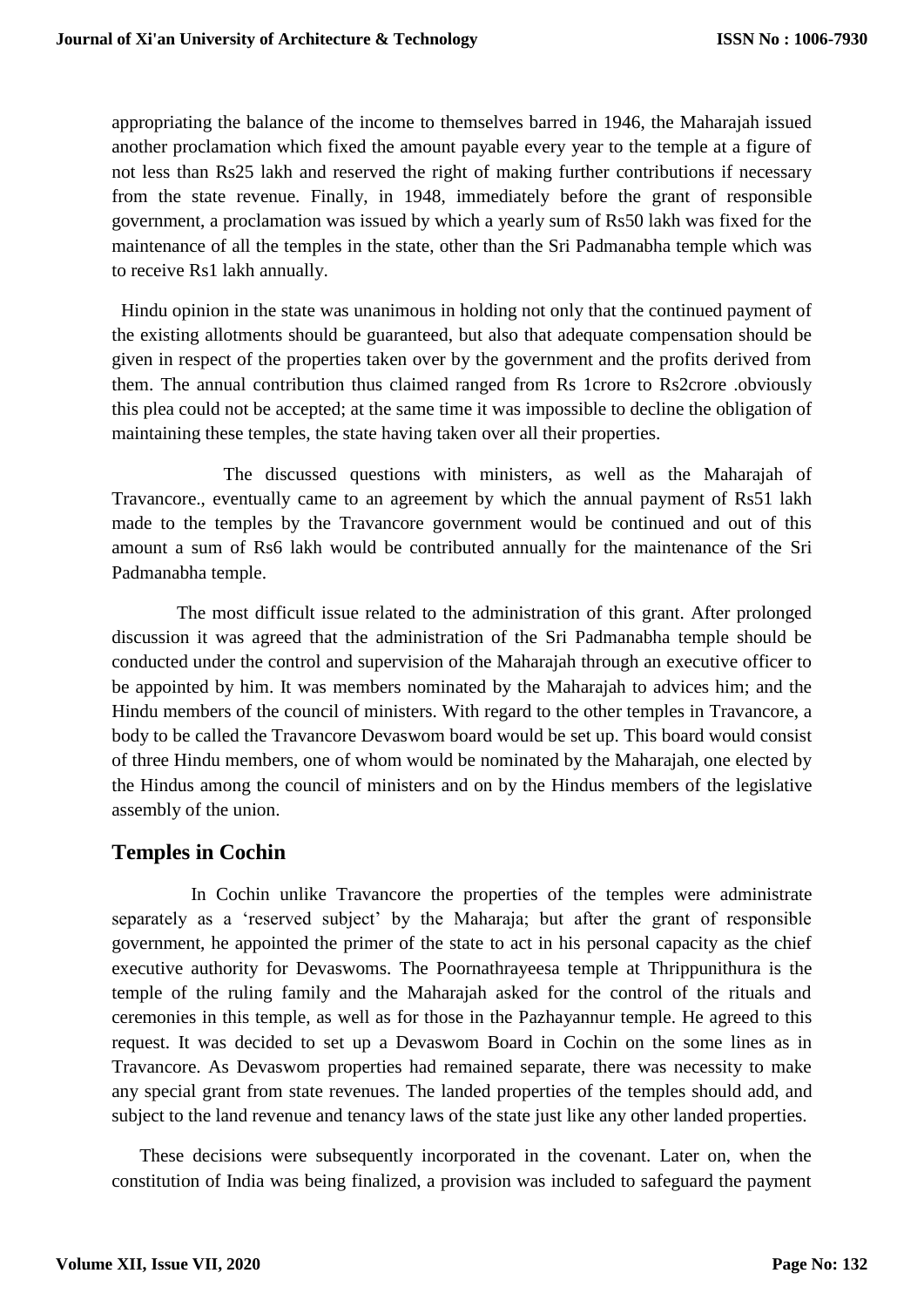to the temple in Travancore by making it charged and non-votable by the legislature of the union.

#### **Conclusion**

 It must be emphasized here that this provision in the covenant relatingto Devaswoms brought about a far-reaching social reform in both sate. These two states had been the set of orthodoxy not found in any other part of India except Malabar. The temple-entry reforming Travancore recognized to their representative in the legislature and in the ministry and would also be able to hold a certain extent the people of Harijans in the Hindu society; but under the covenant, the Harijans would gain a measure of control of the temple through posts in the Devaswom Department which had hitherto bee denied to them.

#### **Reference**

#### **Primary sources**

- 1. File Cover file. No.24, Presentation of the Imperial banner 1876-1877.
- 2. Cover file No.6(34)-PA/52, Integration of Service in Travancore and Cochin
- 3. Cover file. No.4708, Tour of the Cochin Elayaraja in 1877
- 4. Cover file. No.123, Communication from Dewan of Travancore to the Dewan of Cochin.
- 5. Cover file. No.125, Copy of letters, Memorandums etc., between Diwan of Cochin and others
- 6. Document No.149, Independed Travancore Diwan C.P.RamaswamiAyyar Press Conference, 11th June 1947, State Archives, Thiruvananthapuram
- 7. Document No.312, Memorandum and Correspondence relating to the division of customs revenue under the four-part Agreement of 1926 Cochin Government Press Ernakulam 1933.
- 8. Third Supplement to the *Travancore Land revenue Manual*, Vol.ll, 15th August 1934, Trivandrum Government press, 1935.
- 9. File No.18, Travancore and Cochin integration, Ports in Travancore and Cochin

#### **Secondary Sources**

1 Achyuta Menon c, 1995 **The Cochin State Manual** ,Erunakulam, Government of Kerala

**2**. Sobhanan B. 1978, **Ramavarma of Travancore** Sandhya Publications, Calicut University ,Cochin

**3.Charithrakauthukam**, 2011,Spark Printers,Melinda Public, Thrivanthapuram

**4** Gopinathan nair**.** T N, 1996 **Sree Chithriatrinal Avasanathe Naduvazhi** ,department of cultural publication

**5.** velayudhan pannikessery **,** 2012 ,**Keralacharithrathinte Ullarakalilekku**, D C press Kottayam